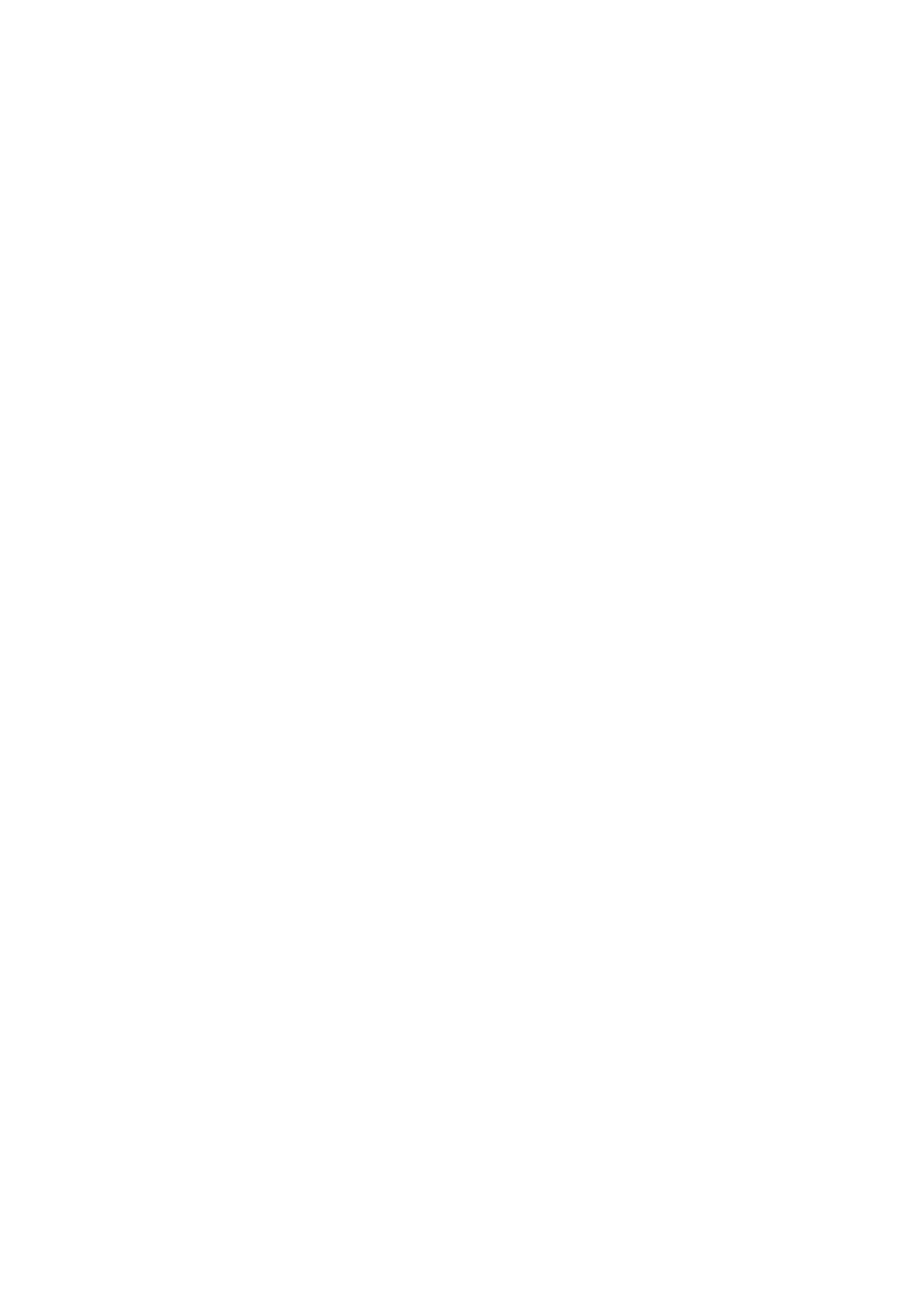



|    | 1. Introduction                                                                | $\overline{2}$ |
|----|--------------------------------------------------------------------------------|----------------|
|    | 2. Purpose of strategy                                                         | 4              |
|    | Strategic outcome 2.1                                                          | $\overline{4}$ |
|    | Strategic outcome 2.2                                                          | $\overline{4}$ |
|    | 3. SAI PMF functions                                                           | 5              |
|    | 3.1 Strategic governance and SAI conduct of assesments                         | 5              |
|    | 3.2 Global implimentation support arrangements                                 | 5              |
| 4. | <b>SAI PMF stakeholders</b>                                                    | $\overline{7}$ |
| 5. | <b>Resourcing of SAI PMF work</b>                                              | 8              |
| 6. | Monitoring, reporting and evaluation of SAI PMF strategy                       | 9              |
| 7. | Critical success factors and risks                                             | 10             |
| 8. | Roles and responsibilities for SAI PMF strategic<br>and operational governance | 11             |
|    | Annexure 1: Results framework and results system for SAI PMF<br>implementation | 12             |
|    | A. Results framework                                                           | 12             |
|    | <b>B. Results system SAI PMF</b>                                               | 14             |
|    | Annexure 2: SAI PMF IAG terms of reference                                     | 15             |
|    | 1. Purpose                                                                     | 15             |
|    | 2. Key Roles                                                                   | 15             |
|    | 3. Composition and membership                                                  | 15             |
|    | 4. Reporting                                                                   | 15             |
|    | 5. Meetings                                                                    | 15             |
|    | <b>Roles of main SAI PMF actors</b>                                            | 16             |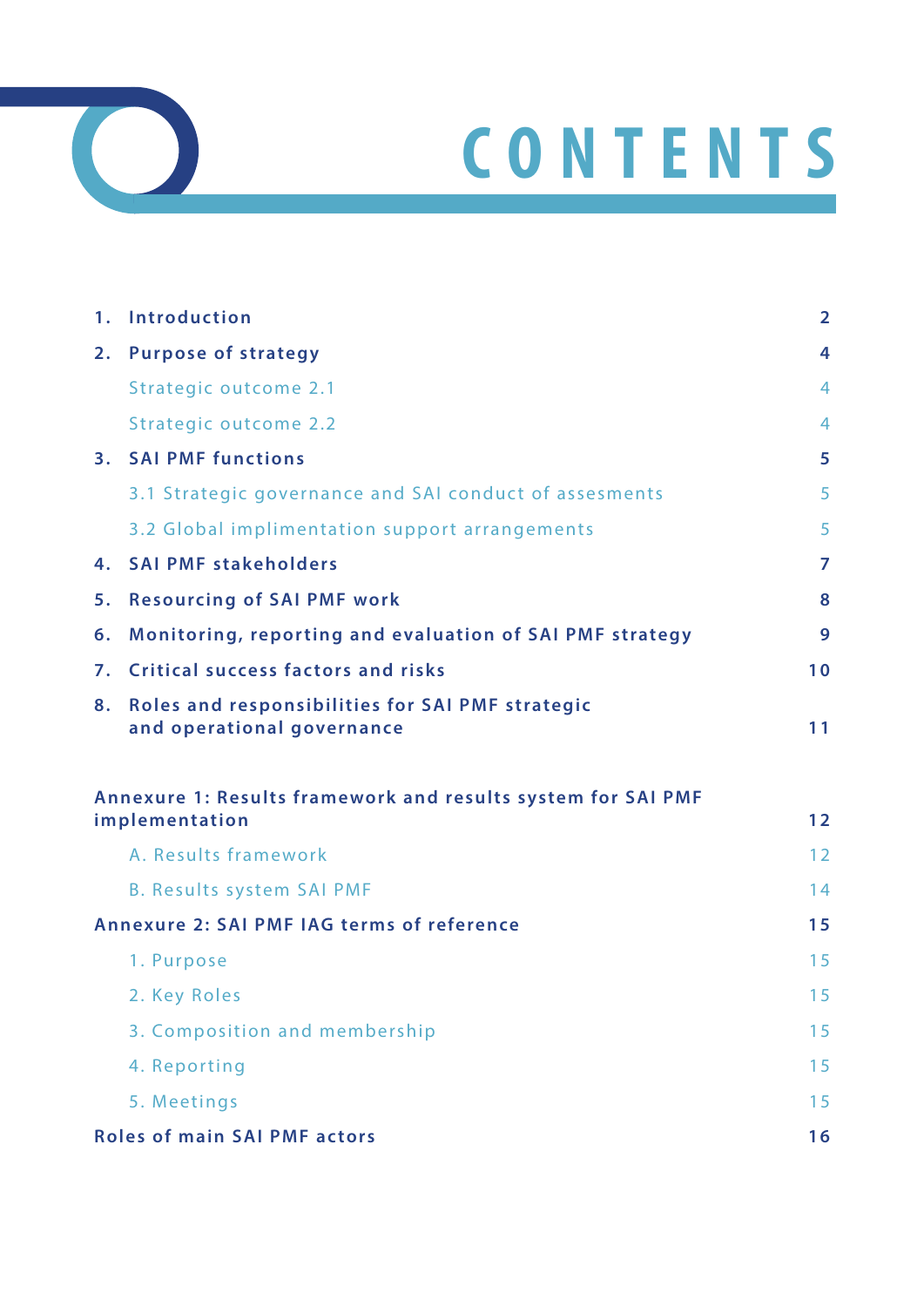### **1. INTRODUCTION**

The SAI PMF implementation strategy 2020-2022 (hereafter referred to as "the Strategy") has been developed in 2019 under the strategic guidance and leadership of the INTOSAI Capacity Building Committee (CBC). It was drafted by the INTOSAI Development Initiative (IDI) as the operational lead on SAI PMF. Key INTOSAI bodies and other stakeholders were also consulted.

The Strategy represents an update of the first implementation strategy 2017-2019. It is prepared in anticipation of a more comprehensive revision for the period 2023 and beyond, in line with probable changes in the SAI PMF assessment framework, and to synchronise with the next 6-year strategic planning cycle of INTOSAI. The Strategy is aligned to the INTOSAI Strategic Plan 2017-2019, and in particular to its Goal 2, Capacity Development. It was approved at the CBC Steering Committee meeting in July 2019.

### **SAI PMF and its strategic importance**

The SAI Performance Measurement Framework (SAI PMF) is an international framework assessment of a SAI's performance against the International Standards of Supreme Audit Institutions (ISSAIs) and other established international good practices. It was developed in 2016 under the auspices of the INTOSAI Working Group on the Value and Benefits of SAIs (WGVBS), with support from the INTOSAI-Donor Cooperation, and is implemented under INTOSAI ownership in collaboration with the donor community.

SAI PMF is a comprehensive, evidence-based assessment tool that examines holistically both the audit and non-audit functions of the SAI in relation to its legal foundation and environment. It identifies root causes of SAI performance and can be applied in all types of SAIs, as a self-, peer- or external assessment, or a combination of those. Use of the SAI PMF is voluntary, and all key decisions relating to the assessments, such as purpose and timing of the assessment, or how results will be shared or publicised, are to be made by the head of the SAI and the SAI leadership.

The strategic importance of SAI PMF cannot be underestimated. The world needs strong and high-performing SAIs, which engage actively in improving public sector performance, enhancing transparency, ensuring accountability, promoting public trust, and protecting the interests of their citizens. In line with the principles of ISSAI-12, the SAI PMF gives SAIs an opportunity to become model organizations and lead by example in promoting transparency and accountability through credible and public reporting on their own performance. SAI PMF provides SAIs with an objective basis for demonstrating their ongoing relevance to citizens and other stakeholders and also serves as an invaluable tool for obtaining and maintaining support for SAI capacity development efforts. Finally, a credible, widely recognized performance assessment tool can demonstrate the need for enhancing SAI independence and strongly support advocacy.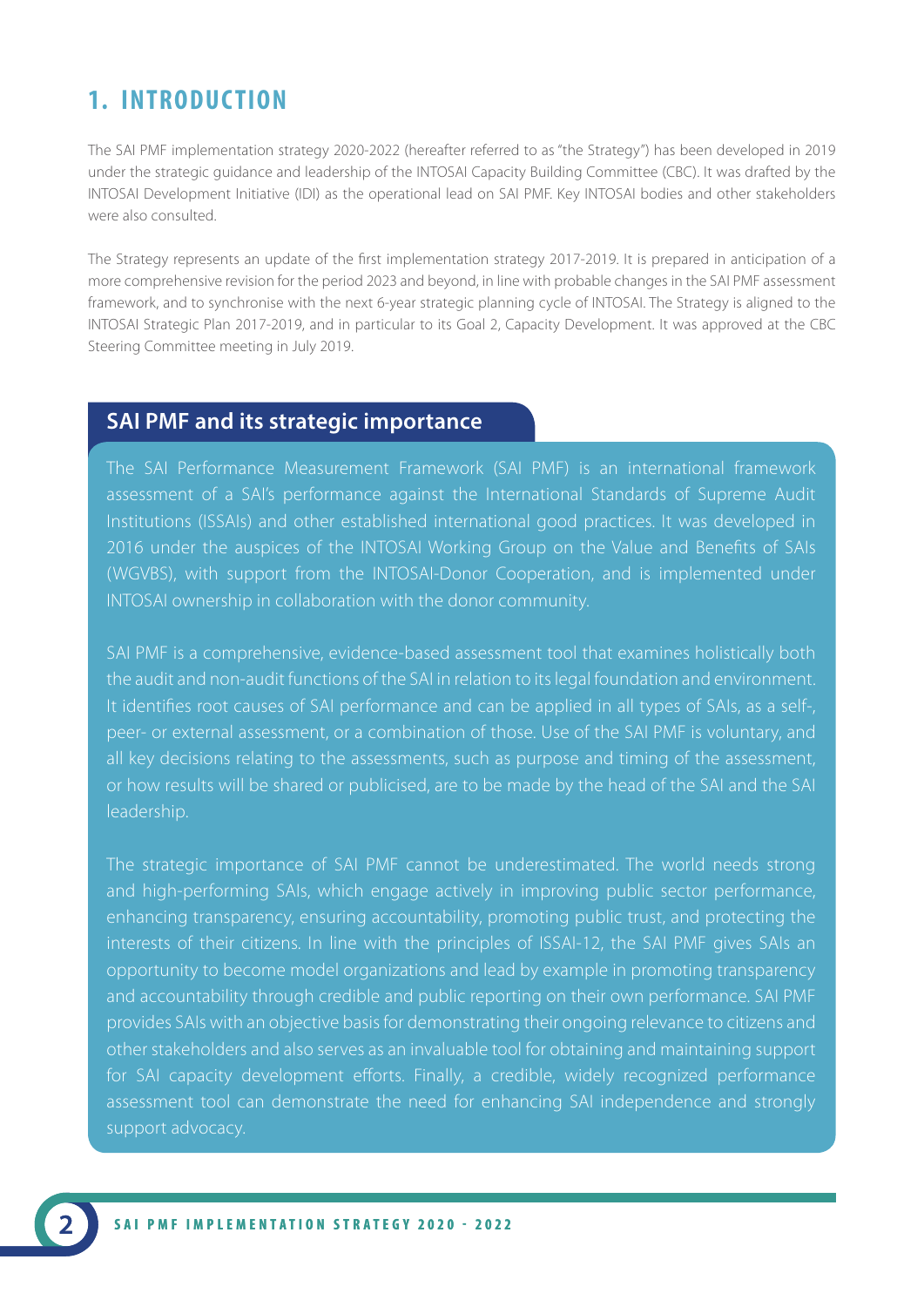Besides consultations with various stakeholders, the findings from the Global SAI Stocktaking report 2017, as well as several important lessons learnt from the 2017-2019 implementation period, were also taken into consideration:

- **The application and interpretation of the assessment methodology could impact the quality of SAI PMF assessments:** SAI PMF can be a challenging endeavour. Strong awareness-raising, targeted training of assessment teams and emphasis on quality requirements will be key priorities in order to support high-quality assessments.
- **Publication of SAI PMF assessments is lagging behind:** Only 20 per cent of SAIs that have finalised SAI PMF assessments have chosen to publish the report. Although heads of SAIs will consider the possible risks associated with publication, the Strategy foresees more efforts to encourage SAIs to publish their SAI PMF results, in line with ISSAI-12 objectives of SAIs leading by example on being transparent. This also includes analysing the reasons behind the limited publication of assessments and preparing guidance for SAIs on how to navigate the potentially challenging process of decision-making and communicating about SAI PMF findings on weaknesses in SAI performance.
- **Global roll-out of SAI PMF could be further strengthened:** At the time of drafting this Strategy, almost 60 SAIs had completed a SAI PMF assessment. It is nevertheless necessary to raise further awareness regarding the challenges<sup>1</sup> and benefits of applying the tool to ensure firm anchorage of SAI PMF as the preferred methodology globally, which allows for holistic measurement and tracking of performance changes over time.
- **SAI PMF is most relevant when directly linked to the use of its results:** Almost 90% of SAI PMF assessments are used as a basis for strategic and/or capacity development planning. As of 2019, significant efforts will go into facilitated initiatives that link support for applying the tool and using its results for strategic planning and management.
- **Implementation of SAI PMF and development of pools of experts require a differentiated approach based on regional context:** Regional take-up of SAI PMF varies significantly, as do related capacities of regional SAI PMF assessors, with specific language skills and knowledge of the SAI models and specificities in the region. The Strategy emphasises the dialogue with INTOSAI regional bodies and the need for flexibility to develop regional experts as part of a regional approach.
- **Commencement of work on a possible update (or revision) of the SAI PMF methodology:** Developments such as changes to the ISSAIs may justify revisions to the SAI PMF methodology. The Strategy underscores the need for dedicated scoping and preparation in anticipation of such changes.
- • **Need to address partial application of SAI PMF assessment domains and indicators:** SAIs are increasingly using parts of the SAI PMF framework for purposes such as annual performance monitoring or a stand-alone assessment of performance in a specific area. The Strategy aims to address this trend by providing specific guidance, awarenessraising and targeted training to ensure that such applications of the methodology are done consistently and do not jeopardise its integrity.

<sup>&</sup>lt;sup>1</sup> Some of the most frequent challenges encountered by SAIs applying the SAI PMF tool are (a) the time taken to implement the tool, (b) trained personnel required, and (c) knowledge *and mastery for the interpretation of the criteria.*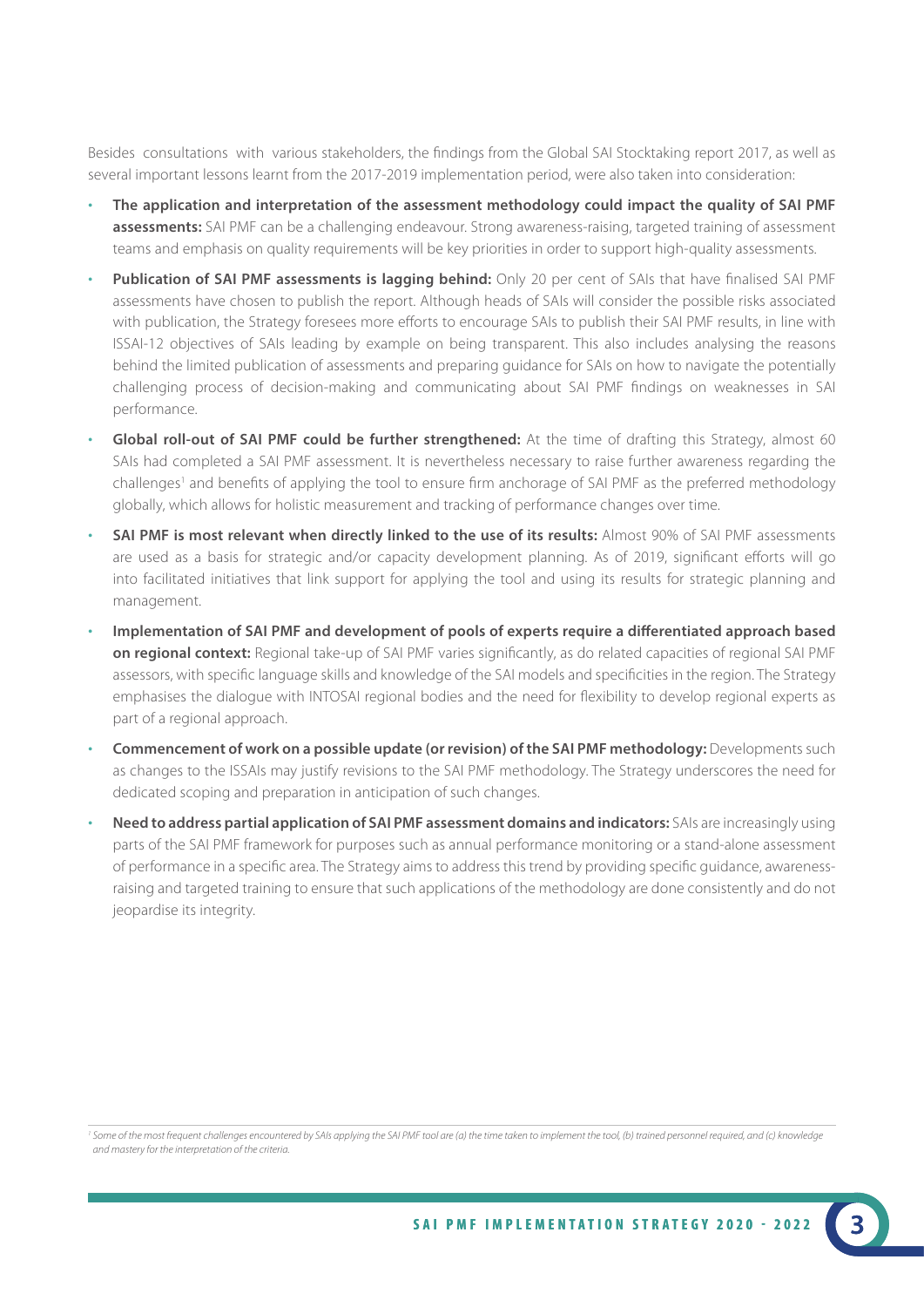### **2. PURPOSE OF THE STRATEGY**

The overall purpose of this Strategy is to guide the global roll-out of SAI PMF for the period 2020-2022 **to achieve sustainable improvement in SAI performance globally through use of SAI PMF,** thereby contributing to the INTOSAI's mission of fostering continuous improvement in SAI performance.

A single, globally recognized and broadly used needs assessment and performance measurement tool will enhance the value and contribution of SAIs across the world. It will also enable monitoring of SAI performance progress globally and regionally over time, thereby providing input to regional and global capacity development programmes. For this purpose, the following two strategic outcomes have been identified:

### **STRATEGIC OUTCOME 2.1:** TO ESTABLISH THE SAI PMF AS A WIDELY RECOGNIZED TOOL WITHIN INTOSAI FOR HOLISTIC, EVIDENCE-BASED SAI PERFORMANCE MEASUREMENT, AND RECOGNIZED AS SUCH BY IN-COUNTRY STAKEHOLDERS AND THE DONOR COMMUNITY

The first strategic outcome relates to the establishment of SAI PMF worldwide as the SAI performance assessment and measurement framework of choice for all key stakeholders – SAIs, INTOSAI bodies, and the donor community. This outcome will be achieved, amongst others, through an intensified communication strategy, including exploring stronger outreach to governments and other external stakeholders regarding the benefits of conducting, supporting and using the results of a SAI PMF assessment. A first key message to such stakeholders relates to the position of SAI PMF as an INTOSAI tool and a Global Public Good, and as the only holistic SAI performance measurement tool that examines both the audit and non-audit functions of the SAI and is evidence-based and independently reviewed for quality and adherence to the methodology. Another crucial advantage of SAI PMF to be communicated is that the detailed performance report produced at the end of the assessment provides the SAI with an objective basis for demonstrating its ongoing relevance to citizens and other stakeholders, especially when the report is published. The findings of the report are also very well suited to provide the basis for strategic and capacity development planning. The standardised scope and objective measures of SAI PMF make it invaluable for comparison of performance over time.

### **STRATEGIC OUTCOME 2.2:** THROUGH AN EFFEC TIVE ROLL-OUT OF THE SAI PMF, WITH PROPER GUIDANCE AND SUPPORT ACTIVITIES, ENSURING THAT ALL ASSESSMENTS ARE CONSIDERED TO BE OF HIGH OUALITY. CREDIBLE AND RELEVANT BY ALL USERS

The second outcome emphasises that SAI PMF assessments must not only be widely applied, but also consistently be of high quality. High-quality SAI PMF reports, based on factual accuracy, are fundamental if the SAI PMF reports are to serve as a credible basis for strategic planning, further capacity development, monitoring of performance over time, and identification of the results of capacity development initiatives. Low-quality assessment reports, on the other hand, will not only limit the usefulness of the report for the SAI in question but may also negatively impact the credibility of the SAI PMF. A rigorous process is therefore critical to ensure high-quality and valid findings. This process starts with provisions to ensure internal quality control by the assessment team leader. Quality assurance is provided by experienced individuals – independent of the assessment team and usually officers of the SAI under assessment – who carry out a detailed factcheck of the draft assessment report before it is finalised and passed to IDI for independent review of adherence to the SAI PMF methodology. Ensuring quality implies the provision of training courses and workshops, the development of guidance material, advice to assessment teams, and independent review of the quality of the terms of reference guiding the assessment process and of the draft SAI PMF assessment reports.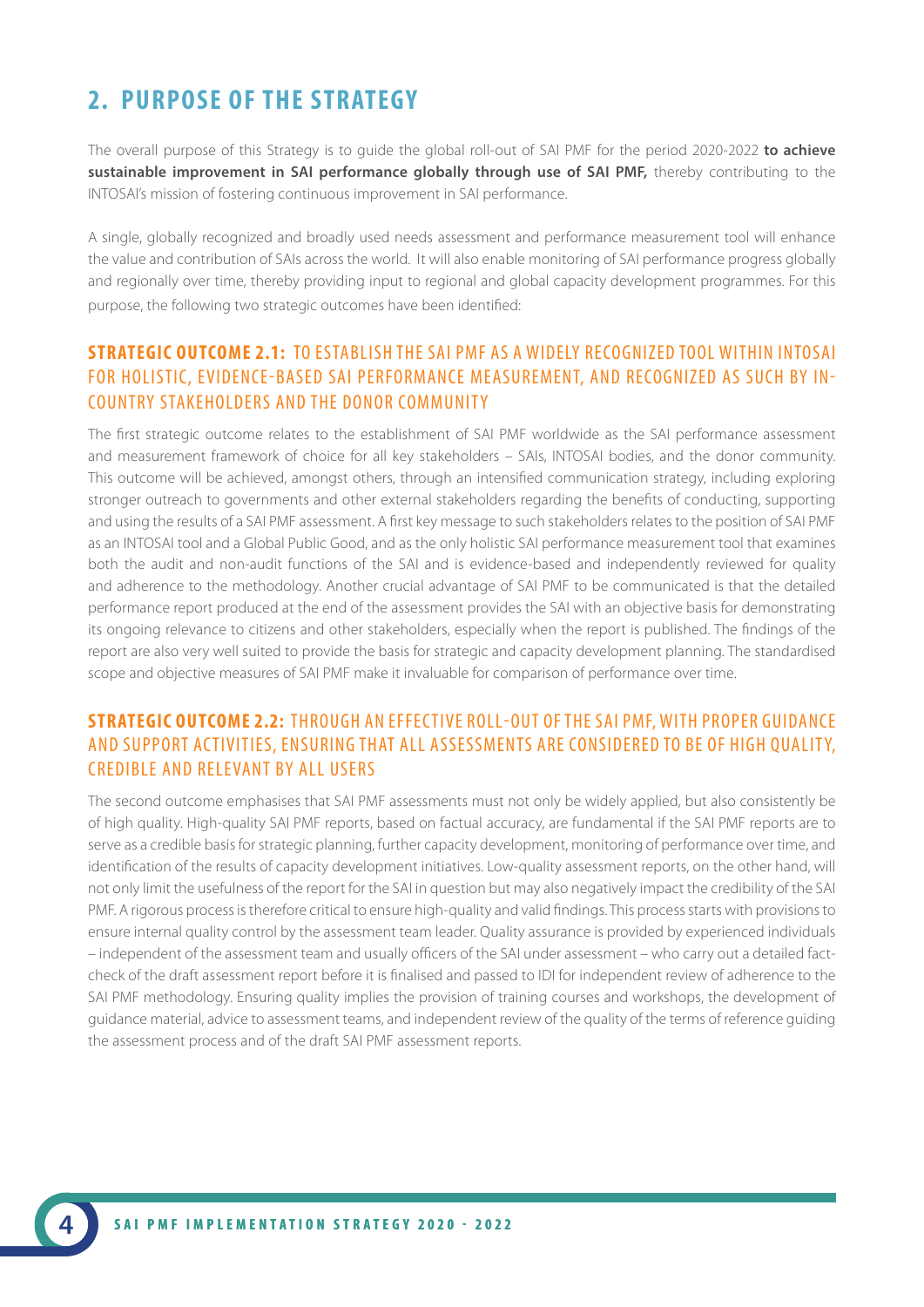### **3. SAI PMF FUNCTIONS**

There are broadly five different functions that are essential for the SAI PMF Strategy to meet its purpose, each with clearly allocated governance arrangements, roles and responsibilities.

#### **3.1 STRATEGIC GOVERNANCE AND SAI CONDUCT OF ASSESSMENTS**

#### • **SAI PMF function 1: Strategic governance and advice:**

- o INTOSAI's CBC is established to build the capabilities and professional capacities of SAIs and is responsible for the SAI PMF Strategy on behalf of INTOSAI. The CBC is also responsible for raising awareness and promoting the tool. Possible revision of the SAI PMF methodology, to be approved in 2022 at the XXIV INCOSAI, will also need to be spearheaded by the CBC.
- o In order to provide for strategic advice, the CBC has established a SAI PMF Independent Advisory Group (IAG) of volunteer donors, SAIs and INTOSAI bodies. IAG provides strategic advice and recommendations to support the CBC and IDI in their efforts to implement the SAI PMF Strategy, and to ensure continued and appropriate donor engagement on the SAI PMF (see Annexure 2 for the terms of reference of the IAG).

#### • **SAI PMF function 2: Conduct SAI PMF assessments:**

 o This function falls under the governance of the individual SAIs as assessment owners. The decision whether or not to undergo a SAI PMF assessment is voluntary, and it is the SAI leadership that makes all key decisions about the assessment, including whether, when, how and for what purpose to conduct the assessment and how to share its results. The IDI provides advice, guidance and support to SAI PMF assessment teams, also as part of individual assessments. Over the years, the IDI has facilitated a number of SAI PMF assessments, and such more intensive support will be offered to interested SAIs based on an assessment of needs and availability of resources.

### **3.2 GLOBAL IMPLEMENTATION SUPPORT ARRANGEMENTS**

The IDI is the operational lead on SAI PMF support, coordination and facilitation, through in-house staff with strong SAI PMF experience. The IDI has the responsibility for delivery and/or support of the remaining three SAI PMF functions, including the development and execution of a detailed implementation plan and the resources required.<sup>1</sup>

#### • **SAI PMF function 3: Support of assessment quality and global monitoring:**

 o This function is the key input towards ensuring high-quality assessments through remote support and, where necessary, during fieldwork in the SAI. It relates to being the global coordinator, training body, support function and knowledge centre for SAI PMF. This includes development of guidance and training materials, delivery of training courses and workshops, provision of general support to assessors, monitoring of SAI PMF assessment status, and development of a pool of experts to support SAI PMF roll-out in different languages. The scoping and approach related to guidance for applying parts of the SAI PMF assessment methodology will also fall under this function.

*<sup>1</sup> Also refer to Annexure 1 for the Results Framework and Results System for the SAI PMF roll-out.*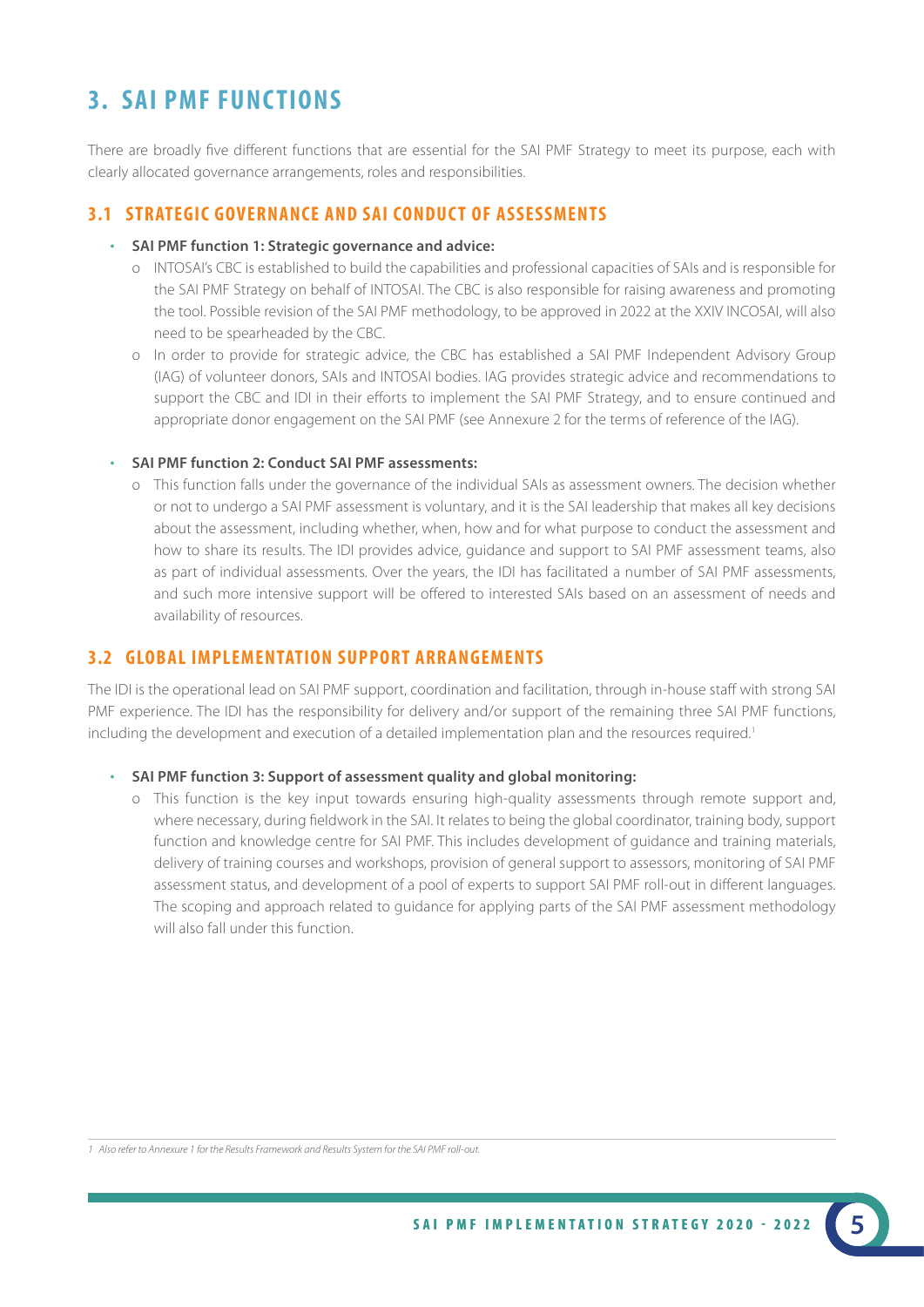#### • **SAI PMF function 4: Facilitate use of SAI PMF assessment results:**

 o SAI PMF assessments are strongest when they are of high quality and their findings are put into practice. This function addresses the needs expressed by the INTOSAI Regional Organizations (and sub-regions) and groups of SAIs for facilitation support in relation to conducting and using the results of SAI PMF assessments. This will be ensured through continued incorporation of SAI PMF facilitation programmes into more comprehensive support for groups of SAIs in relation to strategic management<sup>2</sup>. Such support can be included in regional SAI PMF implementation plans and requires a tailor-made approach adapted to regional context and capacities. While resource intensive, the facilitation function can be instrumental in ensuring assessment quality, relevance and use of results.

#### • **SAI PMF function 5: Independent review:**

 o This function entails promoting the importance of an adequate review mechanism to ensure the planning and implementation of credible, high-quality SAI PMF evaluation and reports. The SAI PMF methodology emphasises the need for quality control (as exercised by the assessment team leader) and quality assurance of facts (as exercised by a SAI staff member not involved in the assessment). The IDI offers to conduct, or arrange other SAI PMF experts to conduct, independent reviews of all SAI PMF assessments to ensure adherence to the SAI PMF methodology. An IDI statement of independent review is issued for all reports that have undergone an independent review arranged by the IDI. Safeguarding and further promoting the independent review function are of key strategic importance for the credibility of the SAI PMF tool and the assessment results.

*<sup>2</sup> The IDI Strategy, Performance Measurement and Reporting (SPMR) initiative was launched globally at the end of 2018, focusing on strengthening strategic management in*  SAIs leading to higher performance. SPMR implementation in 2019 focuses on SAI PMF facilitation in five INTOSAI regions. Conducting a SAI PMF assessment as a baseline for *performance and as a key input towards the development of the SAI Strategic plan is a cornerstone of SPMR. A repeat SAI PMF assessment at the end of the strategic management period will serve the dual purpose of measuring progress and identifying key issues for the next strategic plan.*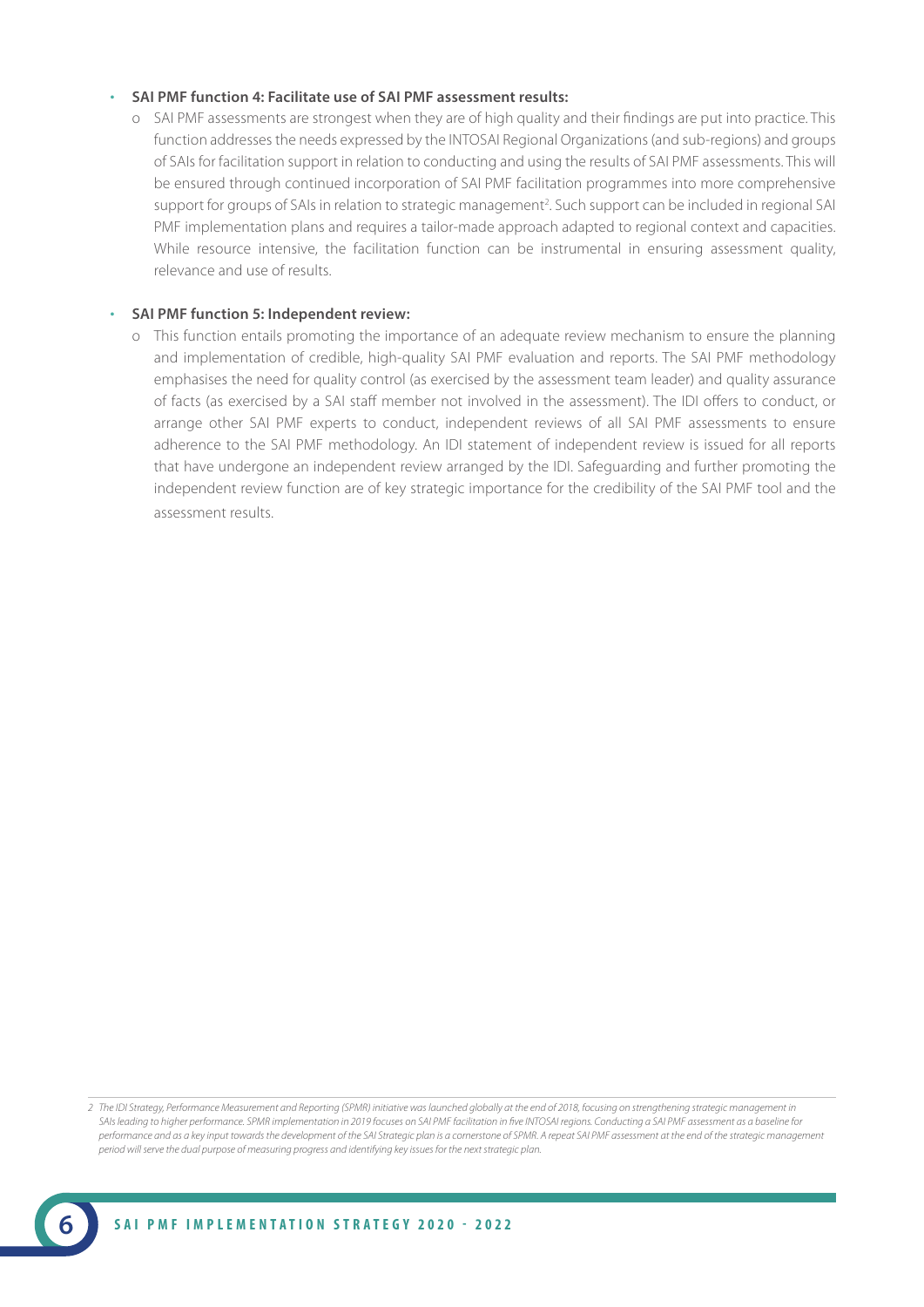### **4. SAI PMF STAKEHOLDERS**

For the SAI PMF to be used globally as the SAI needs assessment and measurement framework of choice, the interests and roles of key stakeholders have to be recognized and managed. The following are the key stakeholders in the SAI PMF implementation process:

| Stakeholder                                                                                                 | Main interest and/or role                                                                                                                                                                                                                                                                                                                                                                                                                                                                                                                                                                                                                                  |  |  |  |  |  |
|-------------------------------------------------------------------------------------------------------------|------------------------------------------------------------------------------------------------------------------------------------------------------------------------------------------------------------------------------------------------------------------------------------------------------------------------------------------------------------------------------------------------------------------------------------------------------------------------------------------------------------------------------------------------------------------------------------------------------------------------------------------------------------|--|--|--|--|--|
| Stakeholders of SAI PMF assessment process and use of results                                               |                                                                                                                                                                                                                                                                                                                                                                                                                                                                                                                                                                                                                                                            |  |  |  |  |  |
| Head of SAI / SAI<br>Leadership                                                                             | An assessment report of high quality, with useful findings for the assessment purposes as decided by<br>the SAI Head. Key decisions on the approach, scope and use of assessments are made by the SAI Head,<br>including the publication of the report, which is strongly encouraged. SAI leadership also plays a critical<br>role to ensure that SAI PMF results are followed up in the SAI.                                                                                                                                                                                                                                                              |  |  |  |  |  |
| SAI staff                                                                                                   | Solid understanding of the SAI PMF evaluation methodology, or at least a good understanding of the<br>reason for conducting such an evaluation, as well as an understanding of the findings by staff, with the<br>aim of increasing ownership for follow-up of the results at the technical level.                                                                                                                                                                                                                                                                                                                                                         |  |  |  |  |  |
| SAI PMF assessment<br>teams                                                                                 | Proper training as assessment team members, and advice and support during assessments. The<br>assessment teams conducting the individual assessments should all have a good understanding of<br>the SAI PMF framework and methodology and experience from all relevant audit disciplines (financial,<br>compliance, performance and/or jurisdictional control, if relevant). The teams should also have<br>knowledge about organizational management and SAI support systems and be familiar with level 1-3 of<br>the ISSAI framework.                                                                                                                     |  |  |  |  |  |
| Donor partners                                                                                              | Well-executed SAI PMF assessments resulting in credible high-quality reports as basis for capacity<br>development planning. Donors supporting the SAI PMF assessment process (e.g. through funding<br>individual assessments, regional or global SAI PMF initiatives or in-kind contributions) have a good<br>understanding of the SAI PMF approach and methodology to be able to best use the findings in<br>agreement with the SAI. Donors regularly assess whether there is scope to integrate SAI PMF into their<br>supported capacity building interventions and use SAI PMF as their assessment of choice for informing<br>SAI capacity development. |  |  |  |  |  |
| Governments<br>(e.g. ministries of<br>finance), Civil Society<br>Organizations and<br>citizens <sup>1</sup> | Assurance regarding the quality of the process, the assessment team, credibility of the SAI and its<br>findings and appropriateness of the results. Evidence that the SAI adheres to and promotes good<br>governance principles, and positive examples of the SAI striving to improve performance and delivering<br>value and benefits to citizens. Governments recognizing and supporting SAI independence and its<br>key role for credible audit results. CSOs and citizens relying on SAI reports to increase demand for<br>accountability.                                                                                                             |  |  |  |  |  |
| <b>Stakeholders to SAI PMF governance and implementation</b>                                                |                                                                                                                                                                                                                                                                                                                                                                                                                                                                                                                                                                                                                                                            |  |  |  |  |  |
| CBC                                                                                                         | Effective SAI PMF Strategy and ensuring continued relevance of the tool, including future refinements.<br>Promotion of SAI PMF implementation across all INTOSAI regions, including issues related to costs and<br>benefits of applying SAI PMF or publication of SAI PMF results.                                                                                                                                                                                                                                                                                                                                                                         |  |  |  |  |  |
| D                                                                                                           | Global implementation of the SAI PMF tool, including alignment between SAI PMF implementation and<br>other IDI workstreams and initiatives, with the aim of maximising the use of SAI PMF results.                                                                                                                                                                                                                                                                                                                                                                                                                                                         |  |  |  |  |  |
| <b>INTOSAI</b> regional<br>organizations and other<br>relevant INTOSAI regional<br>bodies                   | Effective cooperation with regard to regional capacitation and implementation of initiatives, and<br>support with regard to regional SAI PMF plans that cater for region-specific needs and circumstances.                                                                                                                                                                                                                                                                                                                                                                                                                                                 |  |  |  |  |  |
| Other INTOSAI<br><b>Bodies (Governing</b><br>Board, Committees,<br>Workstreams)                             | Consistent roll-out across all regions and effective cooperation on specific topics that contribute to<br>measuring and improving aspects of SAI performance.                                                                                                                                                                                                                                                                                                                                                                                                                                                                                              |  |  |  |  |  |

*1 As part of the communication plan for the roll-out of the strategy, all key stakeholders will be identified, with engagement purposes and actions for each.*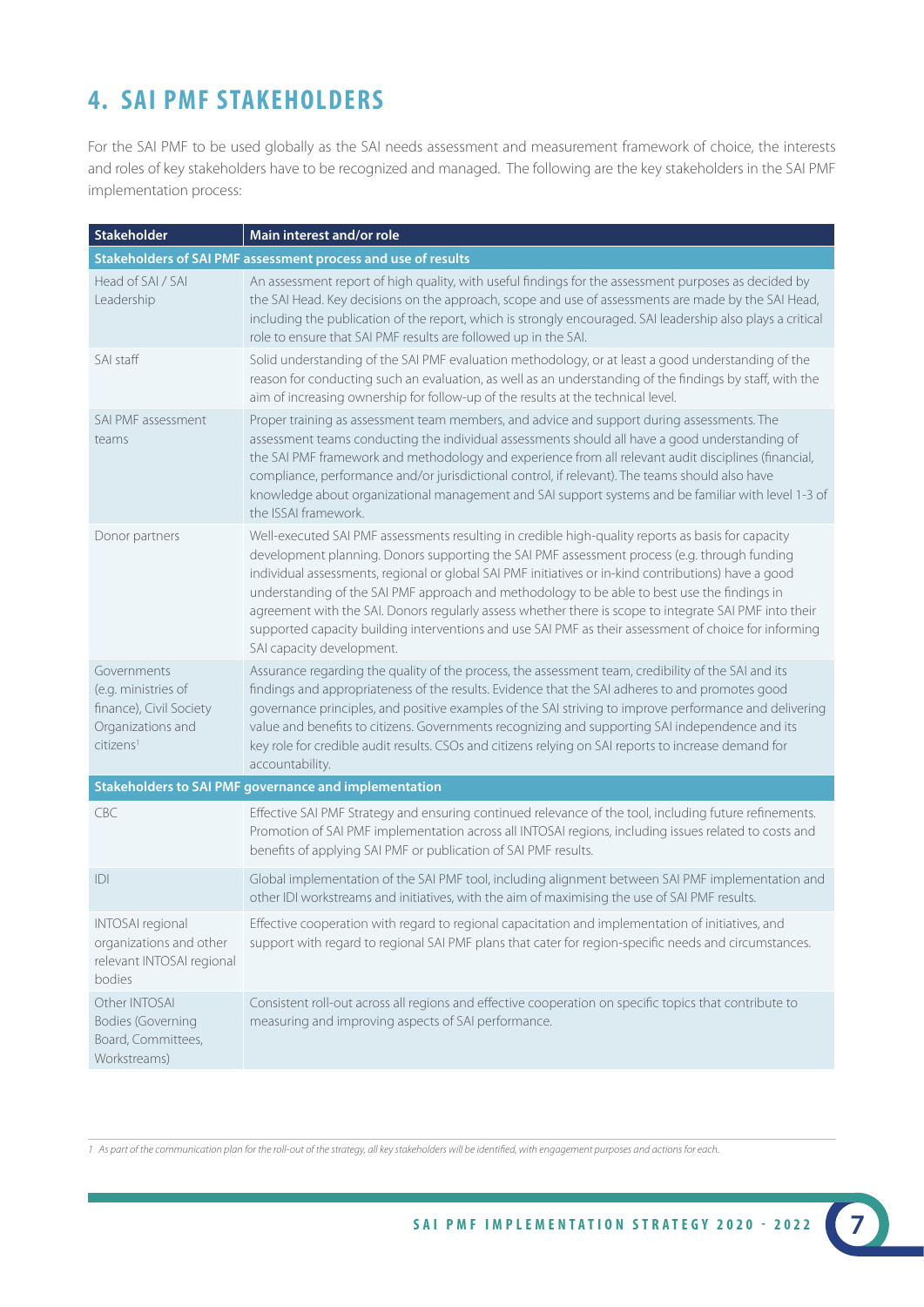### **5. RESOURCING OF SAI PMF WORK**

The implementation of the SAI PMF will require substantial direct financing as well as in-kind support to fund, among others, the following areas:

- **The global support functions that support assessment quality and global monitoring, facilitate SAI PMF assessments and use of assessment results, and independent review:** Typical cost items will include staff costs, developing and translating guidance material, translating material, the roll-out of training courses and workshops, financing awareness-raising, and funding independent reviews conducted by consultants. Key inputs to the support functions will come from IDI staff and funding resources. Monitoring and analysis of SAI performance changes globally based on SAI PMF performance data are other tasks requiring dedicated resources. The IDI as operational lead for SAI PMF work will budget for the operational plan of the SAI PMF Strategy, and this budget will be approved by the IDI Board as part of the IDI budget.
- Trainers and facilitators<sup>1</sup>: The main resource is envisaged to be in-kind support from the INTOSAI community. SAI PMF trainers and facilitators are mainly highly experienced IDI and SAI staff<sup>2</sup>. In some cases, consultants with specific SAI PMF experience can also be used as trainers and facilitators of SAI PMF assessments on behalf of IDI.
- **SAI PMF assessments:** The funding source will largely be determined by the context and purpose of the assessment. For example, where SAI PMF assessment is part of an externally funded capacity development strategy, external providers may be willing to fund the assessment. Whenever the SAI chooses to do a self-assessment, the main costs will be related to dedicating sufficient time for the assessment team members to complete the work. Depending on the skills and knowledge of the assessment team and the size and complexity of the SAI, the workload may be significant. At the same time, the benefits of conducting a SAI PMF assessment in general greatly outweigh the costs. It is recommended that a SAI PMF assessment be done at the end of each strategic planning cycle, and its results can be used not only for strategic planning and/or capacity development, but also for continuous monitoring of the next strategic plan's implementation. The cost of a SAI PMF repeat self-assessment would be significantly lower with an experienced team that is aware of how to plan and manage the assessment process.

The IDI will prepare an implementation plan stipulating the resources required for the SAI PMF implementation in more detail.

*<sup>1</sup> The principal difference between trainers and facilitators is that while the former are primarily involved in the provision of training in the methodology, the latter also support the SAI PMF implementation in a SAI, or within a regional programme. However, the roles are not mutually exclusive.*

*<sup>2</sup> IDI offers periodic SAI PMF training in every region to ensure that there is opportunity for new staff and others to make up for natural loss of and to boost SAI PMF knowledge capital.*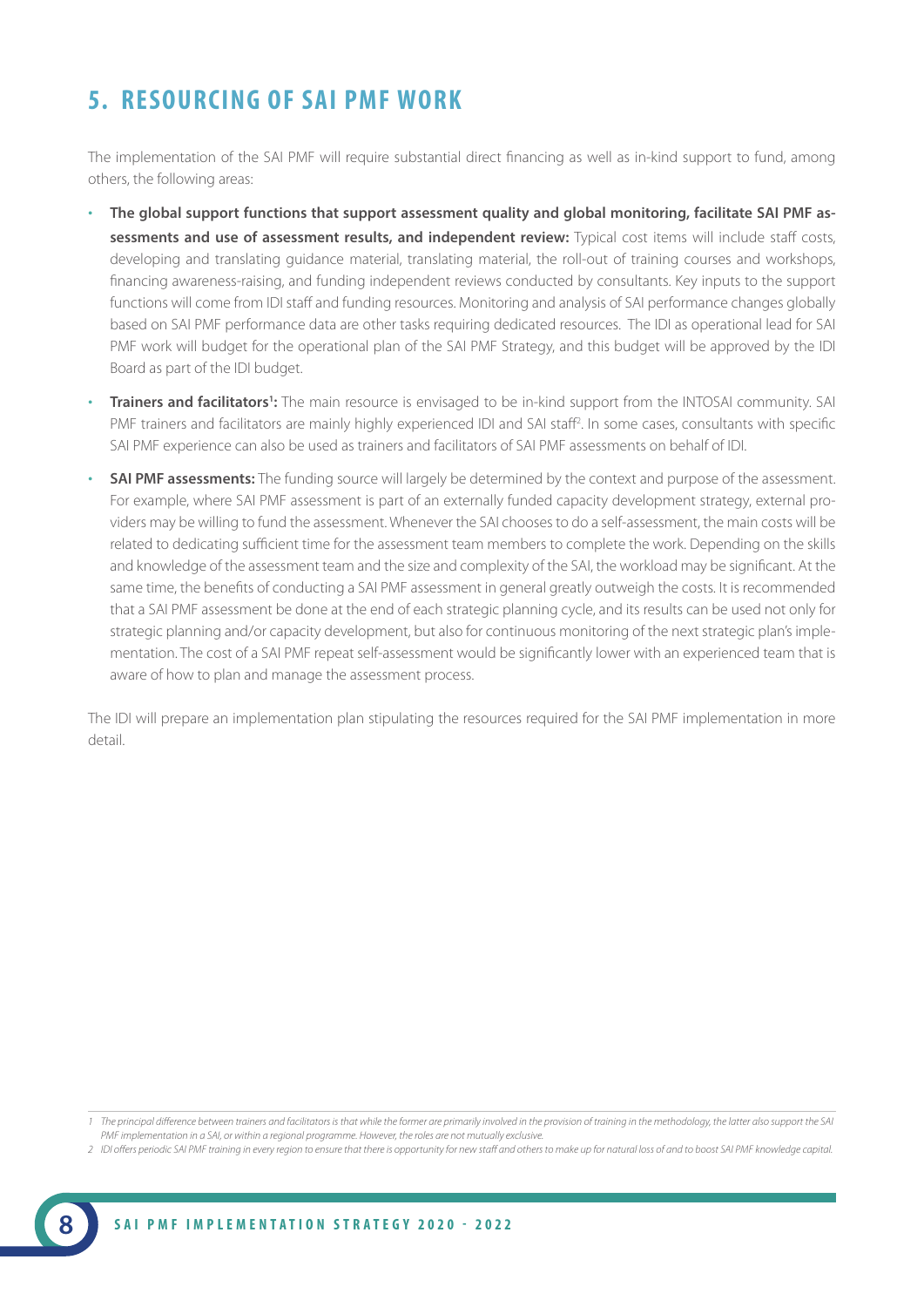### **6. MONITORING, REPORTING AND EVALUATION OF THE SAI PMF STRATEGY**

Monitoring: The CBC, as strategic governance lead, is responsible for monitoring the implementation of the SAI PMF Strategy 2020-2022. An annual report on progress against SAI PMF Strategy and related outcome indicators and targets will be put forward by the Director General of IDI in March 2021 for the information to the CBC and to the IDI board, as part of the IDI Performance and Accountability report.

Reporting: The CBC leadership will in addition receive tertiary report updates from the IDI on progress against the SAI PMF Strategy and implementation plan. A high-level report on SAI PMF progress, as well as an outlook on implementation plans going forward, will be prepared for the annual CBC meeting.

Evaluation: It is the responsibility of the CBC to oversee evaluation of the implementation of the SAI PMF Strategies 2017- 2019 and 2020-2022, following the implementation period. An external evaluation will be commissioned in 2021 by the CBC to provide detailed lessons learnt and recommendations for a new SAI PMF implementation strategy after 2022. This approach will also enable alignment with the INTOSAI Strategic Plan 2017-2022, the upcoming XXIV INCOSAI in 2022 and the possibility of affirming any strategic-level changes to the SAI PMF methodology and implementation strategy at that occasion.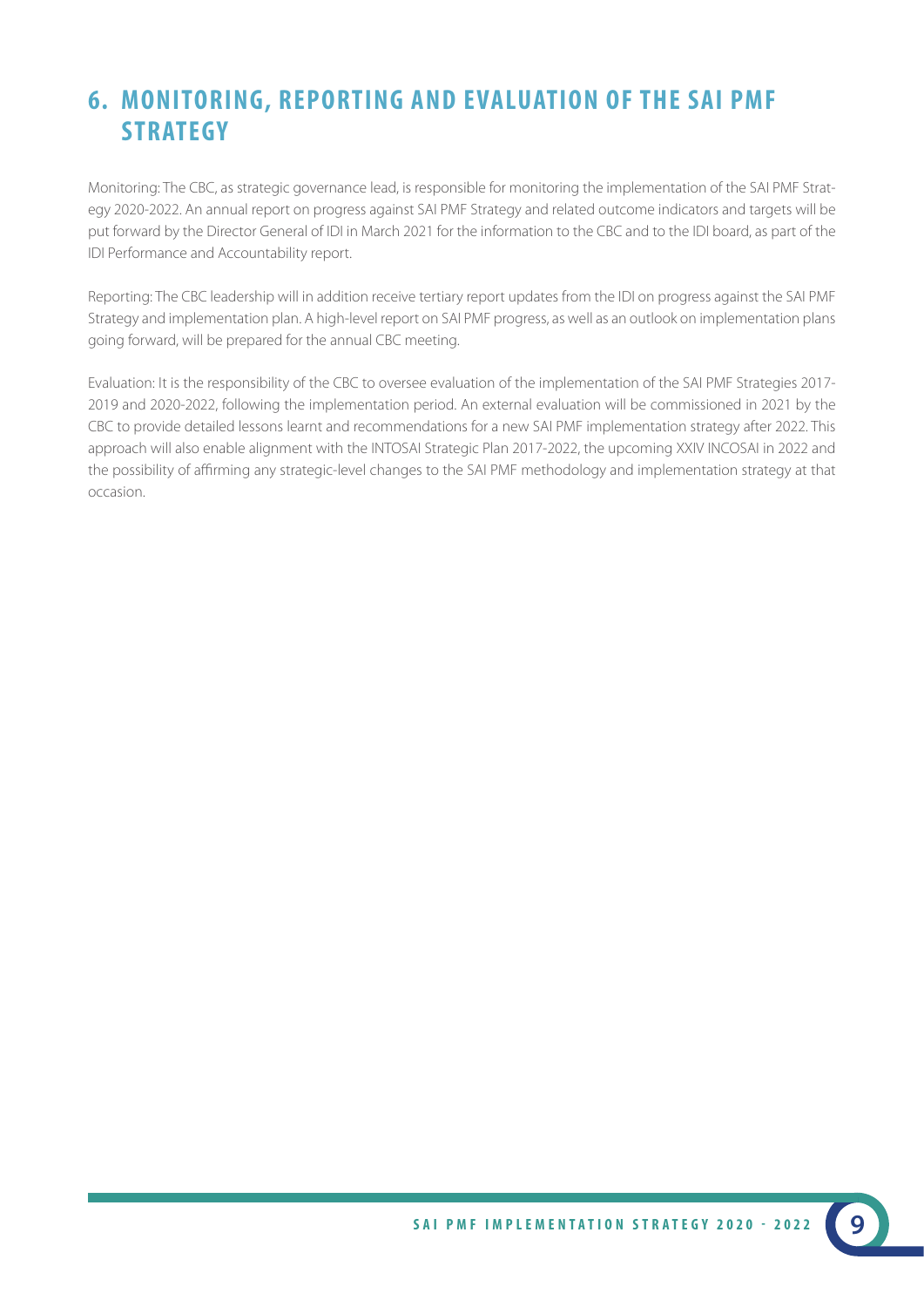### **7. CRITICAL SUCCESS FACTORS AND RISKS**

The following critical success factors and risks may impact acceptance of the SAI PMF during roll-out:

|     | <b>Success factors and risks</b>                                                                       | <b>Enabling and mitigating measures</b>                                                                                                                                                                                                                                                                                                                                                                                                                                                                                                 |
|-----|--------------------------------------------------------------------------------------------------------|-----------------------------------------------------------------------------------------------------------------------------------------------------------------------------------------------------------------------------------------------------------------------------------------------------------------------------------------------------------------------------------------------------------------------------------------------------------------------------------------------------------------------------------------|
| 7.1 | INTOSAI leadership and strategic<br>governance                                                         | The CBC exercises effective strategic direction and monitoring of SAI PMF implementation<br>aided by the IAG and ensures coordination and synergies with other INTOSAI bodies.                                                                                                                                                                                                                                                                                                                                                          |
| 7.2 | Support for SAI PMF<br>assessments by INTOSAI Bodies<br>and Heads of SAIs                              | An effective communication strategy and positioning of the SAI PMF to enable advocacy<br>of the strategic significance of the SAI PMF by the CBC towards regional organizations<br>and SAI heads, coupled with firm support by INTOSAI and donor leadership. Member SAIs<br>of INTOSAI GB, the CBC leadership and regional bodies, as well as well-resourced SAIs,<br>especially those acting as providers of support, leading by example in applying the tool in<br>their SAI in accordance with their strategic priorities and plans. |
| 7.3 | Adequate and sustainable<br>resourcing at all three levels of<br><b>INTOSAI</b>                        | Funds required for SAI PMF roll-out match donor interests and funding, appropriate<br>number, skills and experience of IDI staff working on SAI PMF, and willingness by SAIs<br>to make available in-kind resources, i.e. SAI staff who are SAI PMF-trained assessors as<br>assessment team members, trainers and facilitators.                                                                                                                                                                                                         |
| 7.4 | Quality of SAI PMF assessments<br>ys, assessment cost and<br>complexity                                | IDI provides adequate support to assessment teams through training, advice, facilitation<br>and independent review to ensure that teams are well-prepared. Awareness-raising and<br>strong sensitisation on the costs vs. benefits of doing a SAI PMF assessment to clarify<br>expectations and possible costs, including SAIs sharing their experiences from the<br>assessment process.                                                                                                                                                |
| 7.5 | Continued relevance of the tool                                                                        | Revision of the SAI PMF at appropriate times based on proper information and advice<br>(including IAG). Emphasis of and support for use of SAI PMF results, i.e. for strategic and<br>operational planning, capacity development, ISSAI implementation, etc.                                                                                                                                                                                                                                                                            |
| 7.6 | Sharing of results and, wherever<br>strategically beneficial,<br>publication of SAI PMF<br>assessments | Guidance on how to navigate the potentially challenging process of sharing and<br>publicizing SAI PMF assessment results, based on experience of those SAIs that have done<br>so. Strong advocacy focusing on the benefits of publishing the complete SAI PMF report,<br>including leading by example and mobilizing stakeholder support for the SAI reform<br>agenda.                                                                                                                                                                  |
| 7.7 | <b>INTOSAI</b> Regional Organizations<br>supporting the SAI PMF Strategy                               | Early consultation and cooperation with regional organizations to ensure that SAI PMF<br>needs, priorities and capacities in the regions are well-understood, and development of<br>tailored joint regional implementation strategies / programmes. Regular exchange on<br>progress, factors and challenges affecting SAI PMF implementation.                                                                                                                                                                                           |
| 7.8 | Continued donor involvement<br>in SAI PMF                                                              | An effective SAI PMF IAG with equal representation of SAIs and donors; continuation of<br>general support and feedback from INTOSAI-Donor Cooperation, dialogue with donors<br>on uses and benefits of SAI PMF; stronger awareness-raising and engagement with<br>donors on the SAI PMF methodology and benefits, including donor training on SAI PMF;<br>and involvement of donor staff as assessment team members if feasible.                                                                                                        |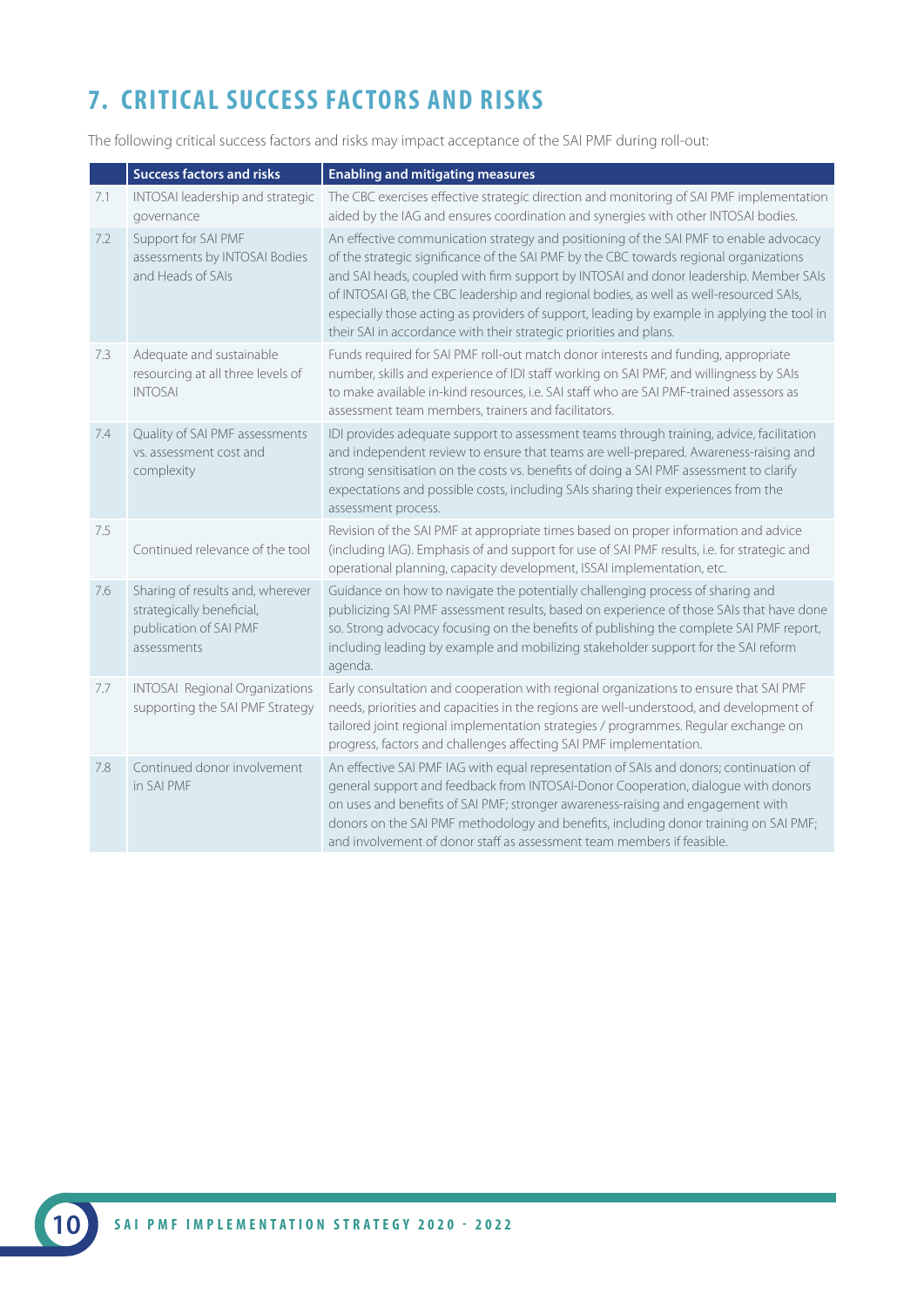### **8. ROLES AND RESPONSIBILITIES FOR SAI PMF STRATEGIC AND OPERATIONAL GOVERNANCE**

The key role players in respect of SAI PMF governance and their responsibilities for implementation are as follows:

|    | <b>A. INTOSAI CBC</b>                                                                                                                                                                                                                                                                                   | <b>B. IDI Board</b>                                                                                                                                                                    | C. IDI                                                                                                                                                                                                                                                |
|----|---------------------------------------------------------------------------------------------------------------------------------------------------------------------------------------------------------------------------------------------------------------------------------------------------------|----------------------------------------------------------------------------------------------------------------------------------------------------------------------------------------|-------------------------------------------------------------------------------------------------------------------------------------------------------------------------------------------------------------------------------------------------------|
| 1. | Assumes ownership of the SAI PMF on<br>behalf of INTOSAI, taking into account the<br>work and contributions of other CBC work<br>streams.<br>Provides input/feedback on operational                                                                                                                     | Approves IDI structure and staff<br>establishment, including staff working on<br>SAI PMF issues.<br>Approves resources for implementation<br>of annual operational plan for SAI PMF as | Sets in place work methods and<br>reporting procedures under<br>guidance of the DG IDI.                                                                                                                                                               |
|    | issues to the DG IDI, including budget-<br>related matters.                                                                                                                                                                                                                                             | part of IDI's Annual Operational Plan.<br>Approves IDI policies and procedures.                                                                                                        |                                                                                                                                                                                                                                                       |
| 2. | Approves the global SAI PMF Strategy<br>(every three to five years) at the annual CBC<br>meeting, after consultation with the IDI<br>Board.                                                                                                                                                             | Approves IDI strategic plan, into which<br>the SAI PMF Strategy feeds.                                                                                                                 | Supports the development and<br>implementation of the SAI PMF<br>Strategy.                                                                                                                                                                            |
| 3. | The annual CBC meeting takes note of<br>the IDI's annual report and the high-level<br>report (for the annual meeting) on SAI PMF<br>implementation put forward for information<br>by the IDI.                                                                                                           | Receives annual SAI PMF reports from<br>the DG IDI on progress against SAI PMF<br>Strategy as part of the IDI Performance<br>and Accountability report.                                | Reports against the SAI PMF<br>Strategy to the CBC leadership on<br>a tertiary (high-level) basis, and<br>to the CBC and IDI Board on an<br>annual basis.                                                                                             |
| 4. | Approves the annual SAI PMF operational<br>plan in November of the preceding year.                                                                                                                                                                                                                      | Approves IDI operational plans, including<br>SAI PMF annual plans after approval by<br>CBC.                                                                                            | Reports to the DG IDI on progress<br>with regard to operational plans /<br>day-to-day functioning (in terms of<br>internal IDI reporting timelines).<br>Develops and implements SAI<br>PMF annual plans in terms of the<br>approved SAI PMF Strategy. |
| 5. | Provides feedback/input on budgets and<br>other operational issues to the DG IDI.                                                                                                                                                                                                                       | Approves IDI budgets, including the<br>budget for SAI PMF activities as per the<br>SAI PMF annual plan.                                                                                | Reports to the DG IDI on budget<br>management in terms of internal<br>IDI reporting timelines.                                                                                                                                                        |
| 6. | Supports IDI funding requests (and fulfils<br>INTOSAI-wide advocacy role for the SAI<br>PMF).                                                                                                                                                                                                           | Solicits specific funding for SAI PMF<br>implementation.                                                                                                                               | Uses, and reports on the use of,<br>solicited funds in accordance with<br>agreements with donors.                                                                                                                                                     |
| 7. | Oversees impact of the SAI PMF, including<br>deciding on the following:<br>" Timing of evaluations of the SAI PMF<br>Strategy (e.g. approximately every three to<br>five years)<br>• Commissioning and coordination of<br>evaluations of the SAI PMF Strategy<br>• When revision of the current tool is | DG IDI consults on the terms of reference<br>for the evaluation of the SAI PMF<br>Strategy.                                                                                            | Coordinates revisions of the SAI<br>PMF Strategy based on feedback<br>from evaluations and consultations<br>with stakeholders and procures<br>external evaluator(s).<br>Carries out global level monitoring<br>and evaluation of SAI PMF results      |
|    | required<br>Revision of the SAI PMF Strategy.                                                                                                                                                                                                                                                           |                                                                                                                                                                                        | as part of IDI's Global Foundations<br>work.                                                                                                                                                                                                          |
| 8. | Ensures appropriate donor involvement and<br>communication / advice through, e.g.<br>• appointing a SAI PMF Independent<br>Advisory Group including Donor<br>members, to provide input towards<br>strategic planning and in the case of<br>revision of the SAI PMF.                                     |                                                                                                                                                                                        | Consult with global and regional<br>donors on needs relating to<br>SAI PMF, as input towards the<br>development of global and<br>regional strategic and annual plans.                                                                                 |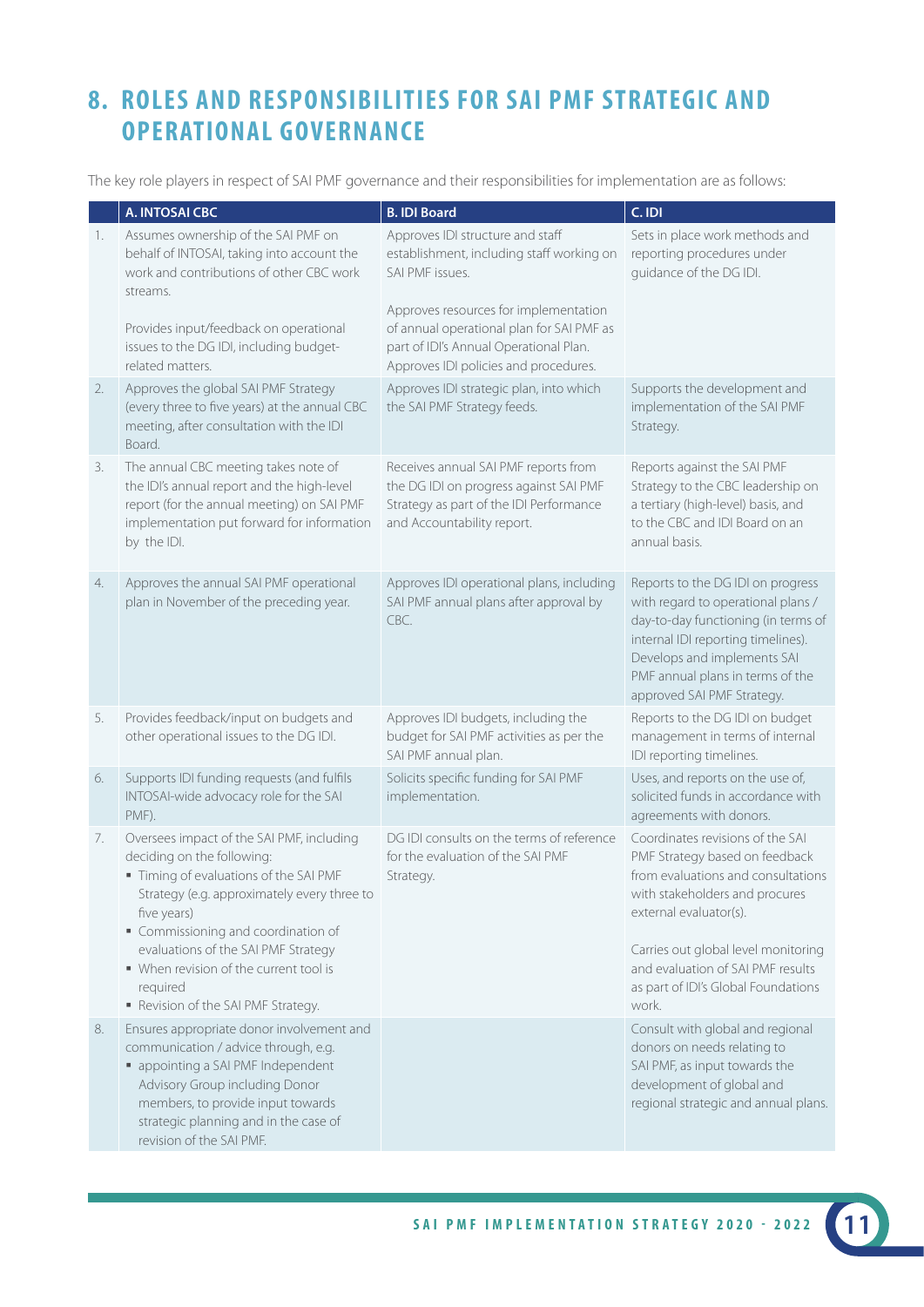### **ANNEXURE 1: RESULTS FRAMEWORK AND RESULTS SYSTEM FOR SAI PMF IMPLEMENTATION**

#### **A. RESULTS FRAMEWORK**

The SAI PMF results framework seeks to show planned inputs, SAI PMF functions with underlying activities, outputs, outcomes and assumptions at all levels of the results chain, to provide a basis for the SAI PMF performance measurement system. The results framework also provides a basis for future evaluations by setting out the results and assumptions considered necessary and sufficient at each level of the results chain in order to achieve the results at the next level of the results chain.

For the SAI PMF, the results chain is as follows: inputs-SAI PMF function (with underlying activities)-outputs-SAI PMF Outcomes-SAI Outcomes, and the impact of SAIs in making a difference to the lives of citizens. The components of the results framework are defined as follows:

- • **Inputs:** all inputs, including engagement of INTOSAI and donors in the CBC, SAI PMF Independent Advisory Group and the IDI board, SAI PMF team staff and core funds; financing for specific activities and programmes; participation of SAI staff and leadership in activities and programmes; in-kind contributions of SAIs; involvement of INTOSAI regional bodies and committees; and contributions from other SAIs, including subject matter experts.
- **SAI PMF functions:** the main themes of the SAI PMF Strategy, showing how inputs are used to deliver the activities underlying the individual SAI PMF functions.
- • **Outputs:** tangible results of SAI PMF activities, such as training courses and workshops, guidance material developed and maintained, regional SAI PMF plans developed and implemented and assessments conducted.
- **SAI PMF outcomes:** this focuses on whether the activities planned are successful in promoting behaviour change among the INTOSAI and Donor communities towards considering the SAI PMF as the favourable SAI performance management framework, and towards producing credible and high-quality reports. This is the highest level of results attributable to the SAI PMF Strategy and contributes to the achievement of SAI outcomes (below).
- **SAI outcomes:** measures the desired performance improvements in SAIs to which the SAI PMF Strategy is intended to contribute. This relates to independence and legal framework (including mandate); the quality of its core audit work; the quantity, submission and publication of financial, compliance and performance audits; and the effectiveness of its internal organizational systems. This is the level at which the performance of SAIs should be measured, noting that it may take 3 to 5 years to see performance change at this level.
- • **Impact:** the contribution of SAIs in making a difference to the lives of citizens, through strengthening the accountability, transparency and integrity of government, demonstrating ongoing relevance to citizens, Parliament and other stakeholders, and leading by example in the public sector.

It is important to explicitly recognize the difference between SAI PMF outcomes, on the one hand, and SAI outcomes on the other hand. SAI PMF outcomes are closely attributable to the SAI PMF activities and are useful for evaluating programme economy, efficiency and effectiveness. SAI outcomes are influenced by many factors beyond the SAI PMF (e.g. capacity, resourcing and independence of the SAI) and are useful for monitoring and evaluating performance improvement at the level of the SAI. These have been included to recognize that SAI PMF assessments and related activities are an efficient way of contributing towards strengthening the performance of SAIs around the world and are not an end in themselves.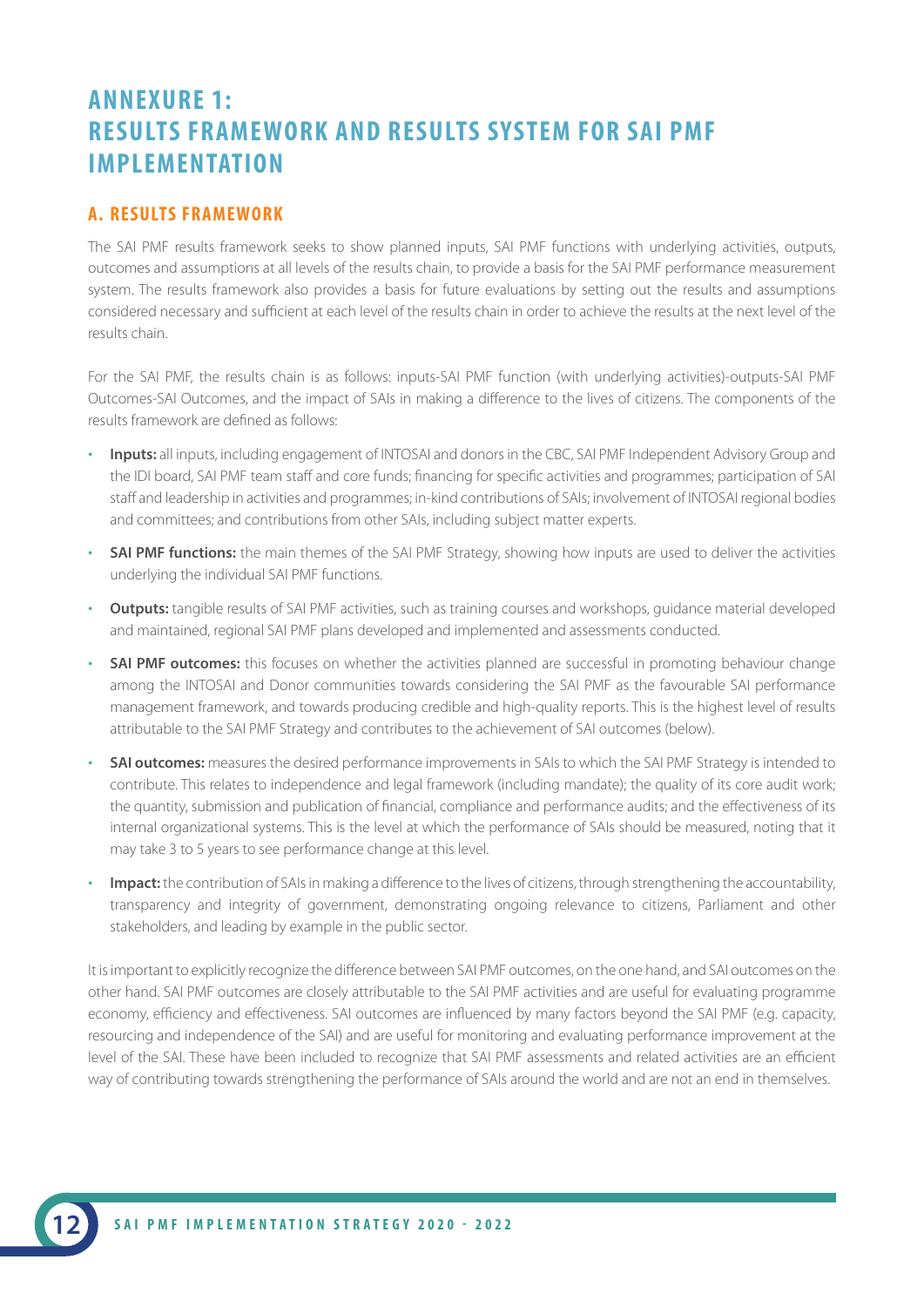



• Funds needed for the necessary SAI PMF functions and for global roll out of SAI PMF match donor interests & funding • SAIs seek to use support (incl. trainings, workshop, IR etc.) offered by IDI

Funds needed for the necessary SAI PMF

unctions and for global roll out of SAI PMF

SAIs seek to use support (incl. trainings,

match donor interests & funding workshop, IR etc.) offered by IDI

facilitation programs adjusted to regional

• Identified SAI capacity development needs matches deficiencies in SAI performance • SAIs take ownership of their own capacity

· Identified SAI capacity development needs

• Country political economy favours a

· Country political economy favours a

recommendations

recommendations

• Legislature reviews audit report, enforces

· Legislature reviews audit report, enforces

follow-up

stronger SAI

stronger SAI

needs and capacities

needs and capacities PMF assessments

• Donors respect SAI decision making on SAI

- Donors respect SAI decision making on SAI facilitation programs adjusted to regional

PMF assessments

development • SAI leaders drive change

development

· SAI leaders drive change

• SAIs take ownership of their own capacity

matches deficiencies in SAI performance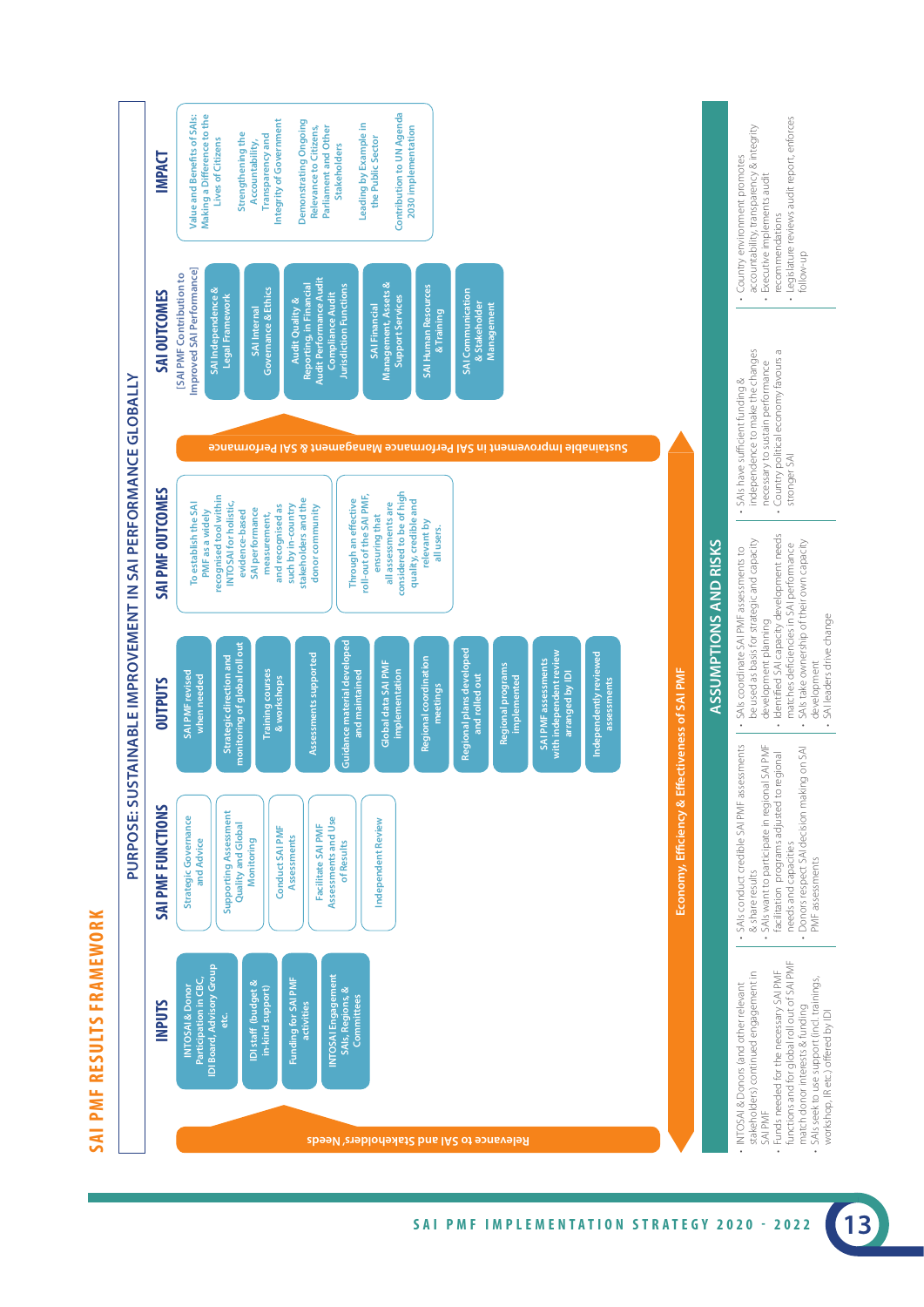#### **B. RESULTS SYSTEM SAI PMF**

The results system seeks to facilitate monitoring, reporting and evaluation of the SAI PMF roll-out at SAI PMF outcome level. The table below include the performance indicators used to measure the SAI PMF outcomes, these will be measured annually. The performance on SAI Outcomes is measured at the level of the IDI Strategic Plan 2019-2023 results framework.<sup>1</sup> A results system at output level will be linked to operational plans for implementation of the strategy.2

| PURPOSE: Sustainable improvement in SAI performance globally                                                                                                                                                                     |                                                                            |                                                                                              |                                            |                                            |                                            |  |
|----------------------------------------------------------------------------------------------------------------------------------------------------------------------------------------------------------------------------------|----------------------------------------------------------------------------|----------------------------------------------------------------------------------------------|--------------------------------------------|--------------------------------------------|--------------------------------------------|--|
| <b>SAI PMF Outcome Indicator 1:</b><br><b>Conducted Assessments</b>                                                                                                                                                              | <b>Baseline</b><br>2018                                                    | <b>Milestone 1</b><br>2019                                                                   | <b>Milestone 2</b><br>2020                 | <b>Milestone 3</b><br>2021                 | <b>Target</b><br>2022                      |  |
| Cumulative number of SAIs (all countries <sup>3</sup> ) with a<br>finalised SAI performance report based on the SAI<br>PMF framework<br>a) First time assessment<br>b) Repeat assessment<br>c) Published assessment <sup>4</sup> | 47<br>a)<br>$\overline{2}$<br>b)<br>11<br>$\mathsf{C}$<br><b>Achieved:</b> | 65<br>a)<br>10<br>b)<br>15<br>$\mathsf{C}$<br>Source: Annual IDI survey tracking assessments | a)<br>70<br>15<br>b)<br>$\mathsf{C}$<br>20 | a)<br>75<br>b)<br>20<br>25<br>$\mathsf{C}$ | 85<br>a)<br>25<br>b)<br>30<br>$\mathsf{C}$ |  |
| <b>SAI PMF Outcome Indicator 2:</b><br><b>Quality of Assessments</b>                                                                                                                                                             | <b>Baseline</b><br>2018                                                    | <b>Milestone 1</b><br>2019                                                                   | <b>Milestone 2</b><br>2020                 | <b>Milestone 3</b><br>2021                 | <b>Target</b><br>2022                      |  |
| Percentage of all (i.e. cumulative) finalized SAI<br>PMF assessments that includes an IR statement<br>demonstrating independent verification of facts,<br>as well as proper application of the SAI PMF                           | 51%<br><b>Achieved:</b>                                                    | 55%                                                                                          | 60%                                        | 64%                                        | 70%                                        |  |
| methodology                                                                                                                                                                                                                      | Source: Annual IDI survey tracking assessments                             |                                                                                              |                                            |                                            |                                            |  |
| <b>SAI PMF Outcome Indicator 3:</b><br>Assessment results used in SAI strategic planning<br>and capacity development                                                                                                             | <b>Baseline</b><br>2018                                                    | <b>Milestone 1</b><br>2019                                                                   | <b>Milestone 2</b><br>2020                 | <b>Milestone 3</b><br>2021                 | <b>Target</b><br>2022                      |  |
| Percentage of all (i.e. cumulative) finalized SAI PMF                                                                                                                                                                            | 82%                                                                        | 90%                                                                                          | 90%                                        | 90%                                        | 90%                                        |  |
| assessments (all countries) that are reported as<br>having been used as basis for SAI strategic planning<br>and/or capacity building projects                                                                                    | <b>Achieved:</b>                                                           |                                                                                              |                                            |                                            |                                            |  |
|                                                                                                                                                                                                                                  |                                                                            | Source: Annual IDI survey tracking assessments                                               |                                            |                                            |                                            |  |

*<sup>1</sup> IDC Results Framework, IDI Strategic Plan results framework.*

*<sup>2</sup> Operational plans for implementation of the SAI PMF Strategy will be developed by the IDI.*

*<sup>3</sup> Data to be disaggregated by OECD-DAC status of country of SAI.*

*<sup>4</sup> This is an additional indicator for "SAI PMF Outcome Indicator 1: Conducted Assessment". Since the importance of publication is recognized during the previous implementation strategy period of 2017-2019, we included this indicator where strategically beneficial.*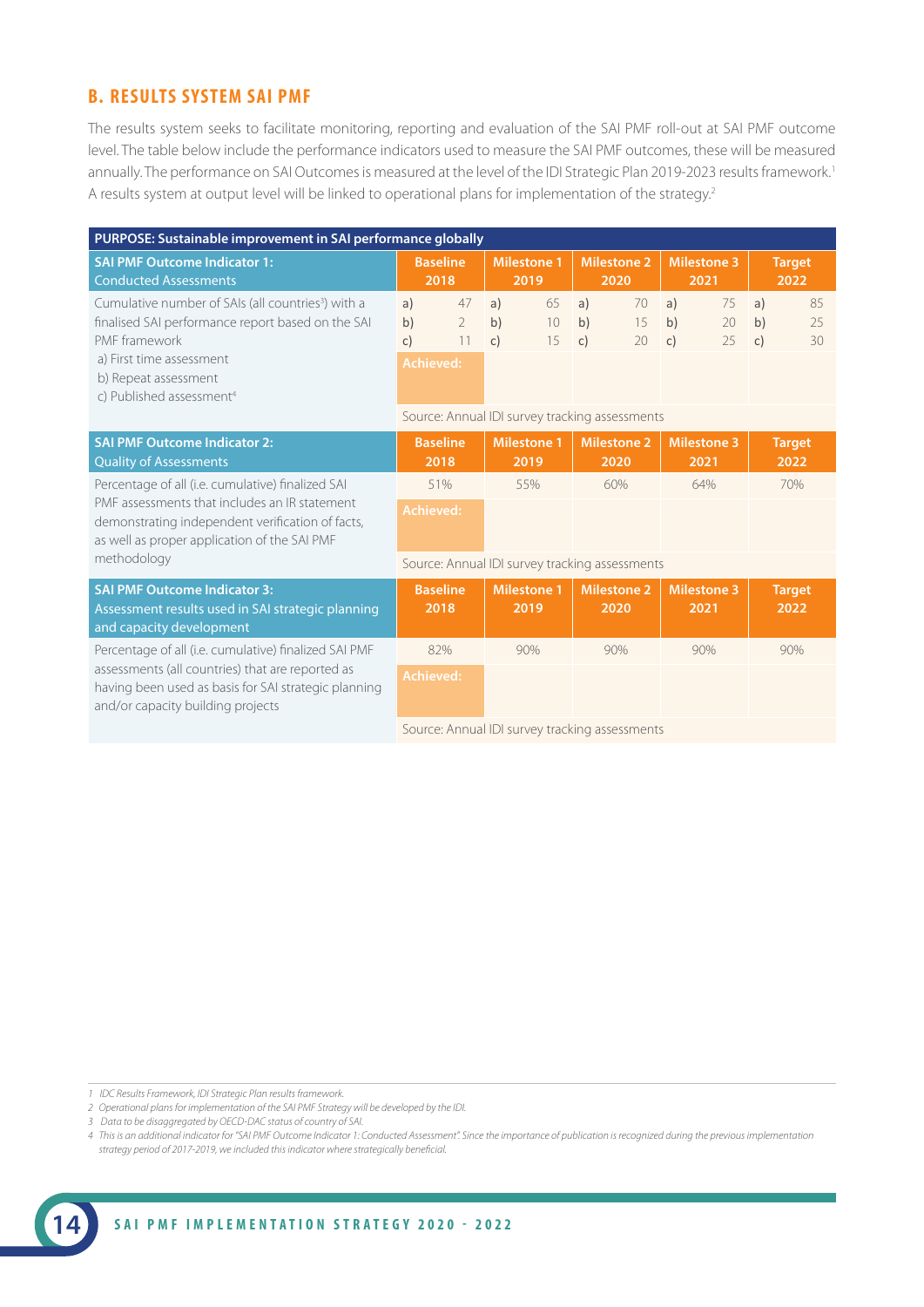### **ANNEXURE 2: SAI PMF INDEPENDENT ADVISORY GROUP – TERMS OF REFERENCE**

### **1. PURPOSE**

The purpose of the SAI PMF Independent Advisory Group (the Advisory Group) is to act as an independent advisory mechanism to support the INTOSAI Capacity Building Committee (CBC) and the IDI SAI PMF Team (SPT) in their efforts to continually develop and implement the SAI PMF.1

### **2. KEY ROLES**

The main functions of the Advisory Group are as follows:

- 2.1 Provide advice on the strategic vision and the maintenance / continued development and implementation of the SAI PMF
- 2.2 Provide feedback from experiences in applying SAI PMF in a country context
- 2.3 Promote and champion the SAI PMF to all relevant global stakeholders.

### **3. COMPOSITION AND MEMBERSHIP**

The Advisory Group will comprise volunteer representatives from INTOSAI, the donor community, and other stakeholders with expertise in SAI PMF and/or similar measurement tools. The Advisory Group should not exceed 10 members, and its composition should reflect a balance between donor and INTOSAI members. In the establishment phase of the Advisory Group, membership will be approved by the CBC Steering Committee. Once established, the Advisory Group as such will be responsible for approving potential changes in its membership.

The SPT as the global coordinator and knowledge centre for SAI PMF will provide technical advice to the Advisory Group on SAI PMF issues.

### **4. REPORTING**

The Advisory Group will submit advisory reports to the CBC on the following:

- The usability of the SAI PMF and its implementation strategy, with advice and recommendations for improvement
- Review and comment on the SAI PMF annual progress report in light of the SAI PMF Strategy and annual implementation plan
- Review and comment on the draft SAI PMF implementation plan for the forthcoming year, with advice and recommendations to strengthen it
- Advice on the development and implementation of a SAI PMF communications strategy, targeted to SAI, donor and other stakeholders
- Additional SAI PMF-related tasks, as requested by the CBC and/or SPT, and accepted by the Advisory Group.

The advisory group will provide a high-level summary of its work and recommendations at the annual CBC meeting.

The CBC and IDI will at the annual CBC and INTOSAI-Donor Cooperation Steering Committee (IDSC) meetings provide an update on SAI PMF-related issues, including a summary of the work of the advisory group. These meetings will also give other stakeholders, who are not current members of the Advisory Group, an opportunity to raise questions and provide comments related to SAI PMF.

### **5. MEETINGS**

The Advisory Group will aim to hold one meeting per year, but beyond that will decide on the frequency of meetings. Virtual meeting platforms will be used when possible and considered adequate.

*<sup>1</sup> The SAI PMF team will, in addition, seek input from relevant stakeholders in relation to development and implementation of regional plans and activities.*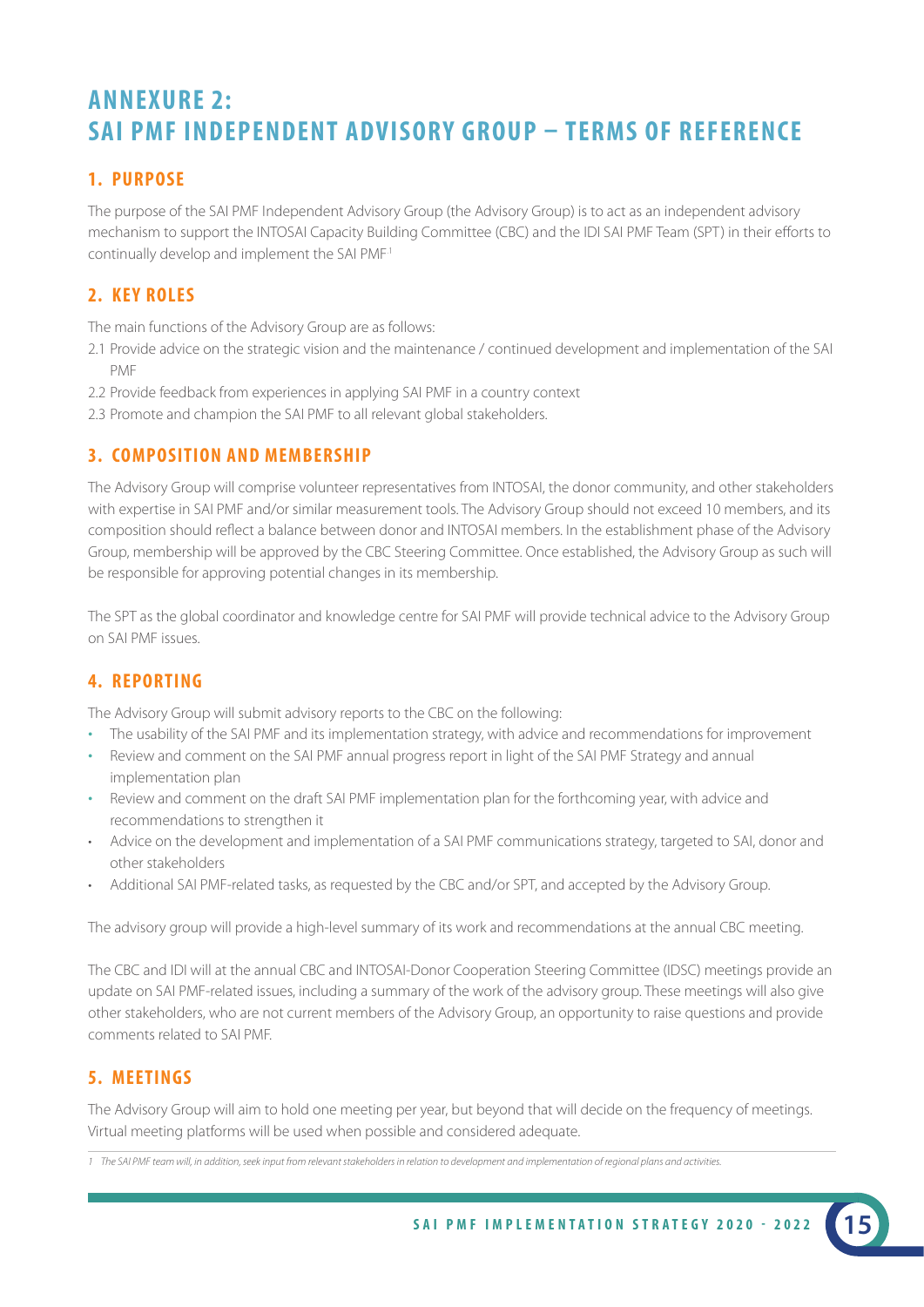#### **ROLES OF MAIN SAI PMF ACTORS**